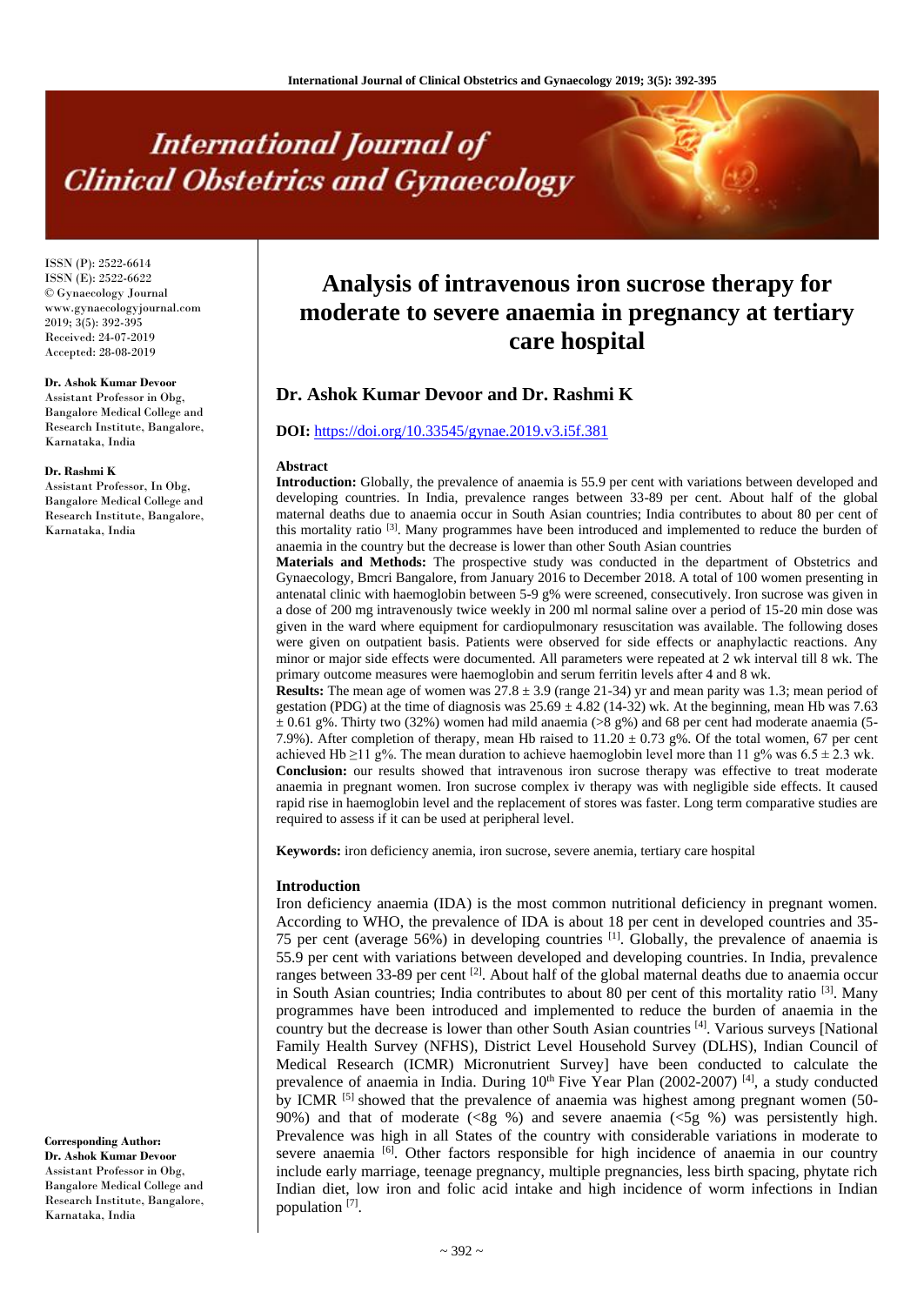WHO defines anaemia as haemoglobin (Hb)  $\langle 11 \text{ g } \%$  [1] In India, the ICMR classification of iron deficiency anaemia is: 8- 11 g% as mild, 5-8 g % as moderate and  $\leq 5$  g% as severe anaemia. In absence of interfering factors, serum ferritin <12-15  $\mu$ g/l is considered as iron deficiency [4].

The first choice for prophylaxis and treatment of mild iron deficiency anaemia in pregnancy is oral iron therapy. But in patients with moderate and severe anaemia, oral therapy takes long time and compliance is a big issue in our country. Thus, pregnant women with moderate anaemia should be better treated with parentral iron therapy and/or blood transfusion depending upon individual basis (Degree of anaemia, haemodynamic status, period of gestation, *etc*.).

Various parenteral iron preparations are available in the market which can be given either intravenously or intramuscularly. Initially, iron dextran and iron sorbitol citrate was started. But test dose was required to be given before these injections as severe anaphylactic reactions were reported with intravenous iron dextran. Iron sucrose has been reported to be safe and effective during pregnancy  $[8]$ . The injection can be given without test dose [9].

A prospective study, therefore, was conducted in pregnant women with iron deficiency anaemia (haemoglobin between 5- 9g %) attending a tertiary care hospital in north India to evaluate the response and effect of intravenous (iv) iron sucrose complex (ISC) in terms of improvement in haemoglobin status and other parameters.

# **Materials and methods**

The prospective study was conducted in the department of Obstetrics and Gynaecology, bmcri bangalore, from January 2016 to December 2018. A total of 111 women presenting in antenatal clinic with haemoglobin between 5-9 g% were screened, consecutively. Exclusion criteria were causes other than iron deficiency anaemia, multiple pregnancy, high risk for preterm labour and recent blood transfusions, thalasaemia and other medical disorders. About 8-10 ml blood was taken from each patient.red cell indices, peripheral blood smear and detailed serum iron studies were also conducted.

Seven women with causes of anaemia other than iron deficiency (four thalasaemia, one had sickle cell disease, one was haemolytic anaemia and one had chronic renal disease) were excluded. Two women did not consent for starting injectable iron therapy. Two refused for follow up so were excluded from study. Thus, 100 women were recruited for intravenous iron sucrose therapy. Ethical clearance for the study protocol was taken from the Ethics Committee of the institute. Informed written consent was taken from all the patients before starting the therapy. Baseline investigations including liver and kidney function tests, urine (routine microscopy and culture sensitivity), stool examination (for ova and cyst) were done. All women were

given antihelmenthic therapy with tablet mebendazole 100 mg twice daily for three days. Folic acid tablets were given to all women during therapy.

The formula used for calculation of iron sucrose dose was as follows:

Required iron dose (mg) =  $(2.4 \times$  (target Hb-actual Hb)  $\times$  prepregnancy weight  $(kg)$ ) + 1000 mg for replenishment of stores [10] .

The required iron dose varied depending upon index Hb level and pre-pregnancy weight. Average dose requirement was 1777  $\pm$  168.5 mg (1400-2160 mg). Mean duration to complete total therapy was  $4.5 \pm 1.0$  (3.5-5.5 wk).

Iron sucrose was given in a dose of 200 mg intravenously twice weekly in 200 ml normal saline over a period of 15-20 min. First dose was given in the ward where equipment for cardiopulmonary resuscitation was available. The following doses were given on outpatient basis. Patients were observed for side effects or anaphylactic reactions. Any minor or major side effects were documented. All parameters were repeated at 2 wk interval till 8 wk.

The primary outcome measures were haemoglobin and serum ferritin levels after 4 and 8 wk. Secondary outcome measures were improvement in serum iron levels, reticulocyte count, any adverse effects.

**Statistical Analysis:** The statistical analysis was done using SPSS version 15 (SPSS Inc., USA). Repeated measure analysis was done followed by post-hoc comparison by Benferroni method to see the trend of parameters with time. Confidence intervals (95%) of various proportions were also calculated. *P*<0.5 was taken as significant.

# **Results**

The mean age of women was  $27.8 \pm 3.9$  (range 21-34) yr and mean parity was 1.3; mean period of gestation (PDG) at the time of diagnosis was  $25.69 \pm 4.82$  (14-32) wk. At the beginning, mean Hb was  $7.63 \pm 0.61$  g%. Thirty two (32%) women had mild anaemia (>8 g%) and 68 per cent had moderate anaemia (5- 7.9%). After completion of therapy, mean Hb raised to  $11.20 \pm 1.20$ 0.73 g%. Of the total women, 67 per cent achieved Hb  $\geq$ 11 g%. The mean duration to achieve haemoglobin level more than 11 g% was  $6.5 \pm 2.3$  wk.

# **Table 1**

Shows the baseline haematological parameters and effect of iron sucrose therapy on all the parameters. Complete dosage schedule was done in 97 women. One woman was lost to follow up after five doses. Two delivered preterm before completion of all doses. One woman went into preterm labour and delivered at 32 wk after 6 doses and the second had preterm cesarean section because of pre-eclampsia and abruption at 33 wk (after 7 doses).

**Parameters Base Line 2 WK 4 WK 8 WK P Value** 1. Mean HB 7.62 7.88 9.8 11.1 0.001<br>2. Serum Iron 32.71 42.5 59.5 82.2 0.001 2. Serum Iron 32.71 42.5 59.5 82.2 0.001 3. TIBC 353 329 321 316 0.001 4. Serum Ferratin 11.1 17.63 25.7 69.1 0.001 5. Reticulocyte Count 1.4 4.5 4.9 5.5 0.001 6. MCV 67.20 76.4 79.7 84 0.001

7. MCH 22.4 24.30 34.23 43 0.001 8. MCHC 26.6 31.1 40.2 56.1 0.001

Table 1: Baseline haematological parameters and effect of iron sucrose therapy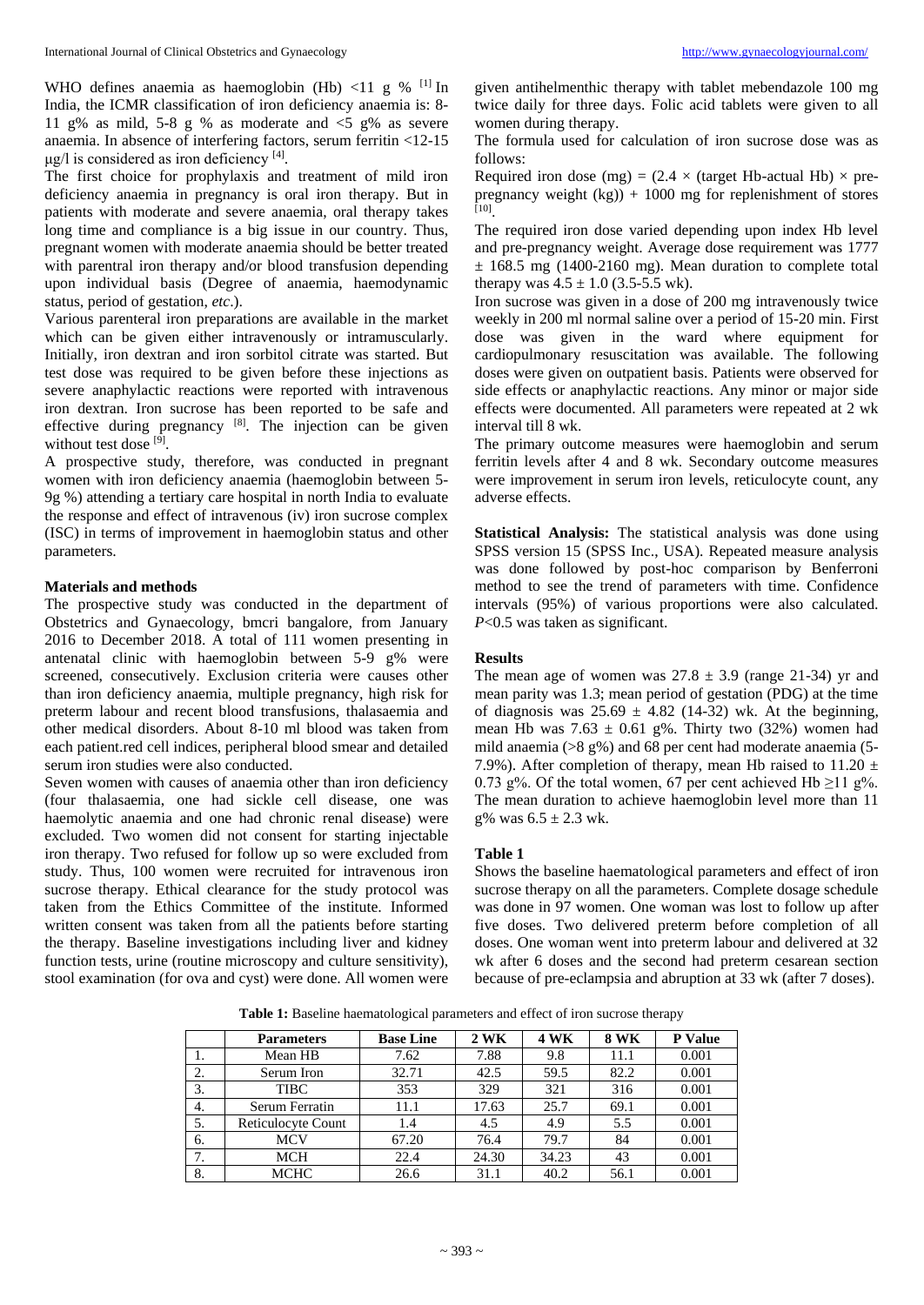**Side effects:** Five women complained of nausea and three had vomiting after first dose. One woman had diarrhoea after the second dose. One had thrombophlebitis after second dose, one had mild giddiness and restlessness at first dose which subsided spontaneously and did not recur on subsequent doses. Two women complained of mild fever after the first dose which did not recur on further dosing. One woman had hemetemesis after first dose. She was evaluated by the gastroenterologist and no cause was found. Iron sucrose was restarted after one week and she completed the full course without any further side effects. All other women well tolerated the injections. There was no major side effects and no allergic or anaphylactic reaction.

# **Discussion**

The total requirement of iron during pregnancy is approximately 1000 mg (500 mg for developing foetus and placenta and similar amount for red cell increment)  $[11]$ . Usually, this iron is mobilized from iron stores. However, women with poor iron stores become iron deficient during pregnancy. Studies have shown that Hb levels  $\langle 8 \rangle$  g% (moderate to severe anaemia) in pregnancy are associated with higher maternal morbidity <sup>[3, 11, 12]</sup>. Hb less than 5 g% is associated with cardiac decompensation and pulmonary oedema. Blood loss of even 200 ml in third stage of labour can cause sudden shock and death in these women.

As compared to western women whose iron stores are sufficient and they need 30-40 mg elemental iron per day for anaemia prophylaxis in pregnancy [13, 14], the stores in Indian women are deficient and they need 100 mg elemental iron per day for prophylaxis. For treatment of anaemia, dose recommended is 200 mg elemental iron per day <sup>[14]</sup>. In the present study, 5-9 g% Hb was taken as cut-off. Intravenous iron is superior to oral iron with respect to faster increase in Hb and faster replenishment of body iron stores [15]. Also, it reduces the need of blood transfusions [16], and it can be given at outpatient basis.

In a study to compare the clinical efficacy and safety of intravenous iron sucrose with intramuscular iron sorbitol citrate, it was found that rise of Hb was more in intravenous group [17]. This study emphasized the superiority of iv iron therapy to intramuscular therapy in terms of rise of Hb and also safety profile.

Perewunsnyk et al. <sup>[18]</sup> studied 400 women who received a total of 2000 ampoules of iron sucrose. Minor general adverse effects including a metallic taste, flushing of the face and burning at the injection site occurred in 0.5 per cent cases. The high tolerance of the drug has been partly attributed to slow release of iron from the complex and also due to the low allergenicity of sucrose. Till date, one death has been reported with intravenous iron sucrose injection  $[19]$ . The explanation given for this was because of very slow infusion (1-2 h). The cause of death may be free radicals released from the iron sucrose. The injection should be given within 15-20 min or up to 200 mg can be given as slow iv push over 2-3 min. This case has not been mentioned in the literature but is available on clinical trial registry site  $[19]$ . In the present study, no major side effect was reported.

Breymann<sup>[20]</sup> treated more than 500 antenatal women diagnosed with iron deficiency anaemia. Intravenous iron sucrose was given according to the calculated dose as either iv push over 5- 10 min or iv infusion over 20-30 min. All injections were given on outpatient basis without any test dose. This study also emphasizes on the safety of iron sucrose injection. In the present study, the first dose was given in ward where facilities for emergency care were available. All subsequent doses were given on OPD basis. None of the patients required any emergency care. In other studies [17, 21], target Hb for calculation of required

dose has been taken 11 g/dl and for replenishment of stores 500 mg has been added. Keeping in mind very low iron stores in Indian women, we took 14 as index Hb and added 1000 mg for replenishment of stores. Even with this, maximum mean serum ferritin after 8 wk of starting therapy was 69 μg/l which is well within normal range. As compared to previous studies [17, 20], ferritin levels in our study women showed a lesser increase. The reason can be due to severely depleted iron stores in Indian women.

Hookworm is one of the well established causes of anaemia in developing countries. Routine antihelminthic therapy in pregnancy is not recommended. But due to high prevalence in developing countries including India, it is advisable to give antihelminthic therapy to pregnant women presenting with anaemia [21] .

A study conducted to evaluate the safety and efficacy of iron sucrose in dialysis patients who were sensitive to iron dextran, demonstrated the safety of iv iron sucrose injections [22].

In a study to assess and compare the efficacy of two and three doses of intravenous iron sucrose with oral iron therapy, there was higher frequency of responders (Hb>11g%) in intravenous group (75 vs. 80%). There was a significant difference of repleted iron stores before delivery (ferritin >50 mg/l) in the group with three intravenous iron doses in comparison to the oral iron group (49 vs. 14%; *P*<0.001). No differences were observed in maternal and perinatal outcomes. The study did not conclude any significant benefit of parentral iron therapy over oral iron therapy [23]. However, in practice, noncomplaince is very common with oral iron therapy.

Drawbacks of our study was lack of control group (Intramuscular iron therapy) and non-randomised trial. Large randomized controlled trials are required to compare the efficacy and safety of intravenous iron sucrose complex over intramuscular iron therapy.

In conclusion, our results showed that intravenous iron sucrose therapy was effective to treat moderate anaemia in pregnant women. Intramuscular preparations are known to be associated with local side-effects. Iron sucrose complex iv therapy was with negligible side effects. It caused rapid rise in haemoglobin level and the replacement of stores was faster. Long term comparative studies are required to assess if it can be used at peripheral level.

# **References**

- 1. Dutta Dc. Text book of obstetrics including perinatology & contraception. 6th ed. Calcutta: New Central Book Agency (P) Ltd; Anaemia in pregnancy, 2004, 262-7.
- 2. Ezzati M, Lopus AD, Dogers A, Vander HS, Murray C. Selected major risk factors and global and regional burden of disease. Lancet. 2002; 360:1347-60.
- 3. Toteja GS, Singh P, Dhillon BS *et al*. Prevalence of anemia among pregnant women and adolescent girls in 16 districts of India. Food Nutr Bull. 2006; 27:311-5.
- 4. Kalaivani K. Prevalence & consequences of anaemia in pregnancy. Indian J Med Res. 2009; 130:627-33.
- 5. Nutrition. New Delhi: Government of India; [accessed on December 12, 2012]. Planning Commission. Government of India. Tenth Five- Year Plan 2002-2007. Sectoral Policies and Programmes, 2002. Available from: Planningcommission.nic.in/plans/planrel/fiveryr/10th/10def aultchap.html
- 6. DLHS on RCH. Nutritional status of children and prevalence of anaemia among children, adolescent grils and pregnant women, 2002-2004. [Accessed on September 24,